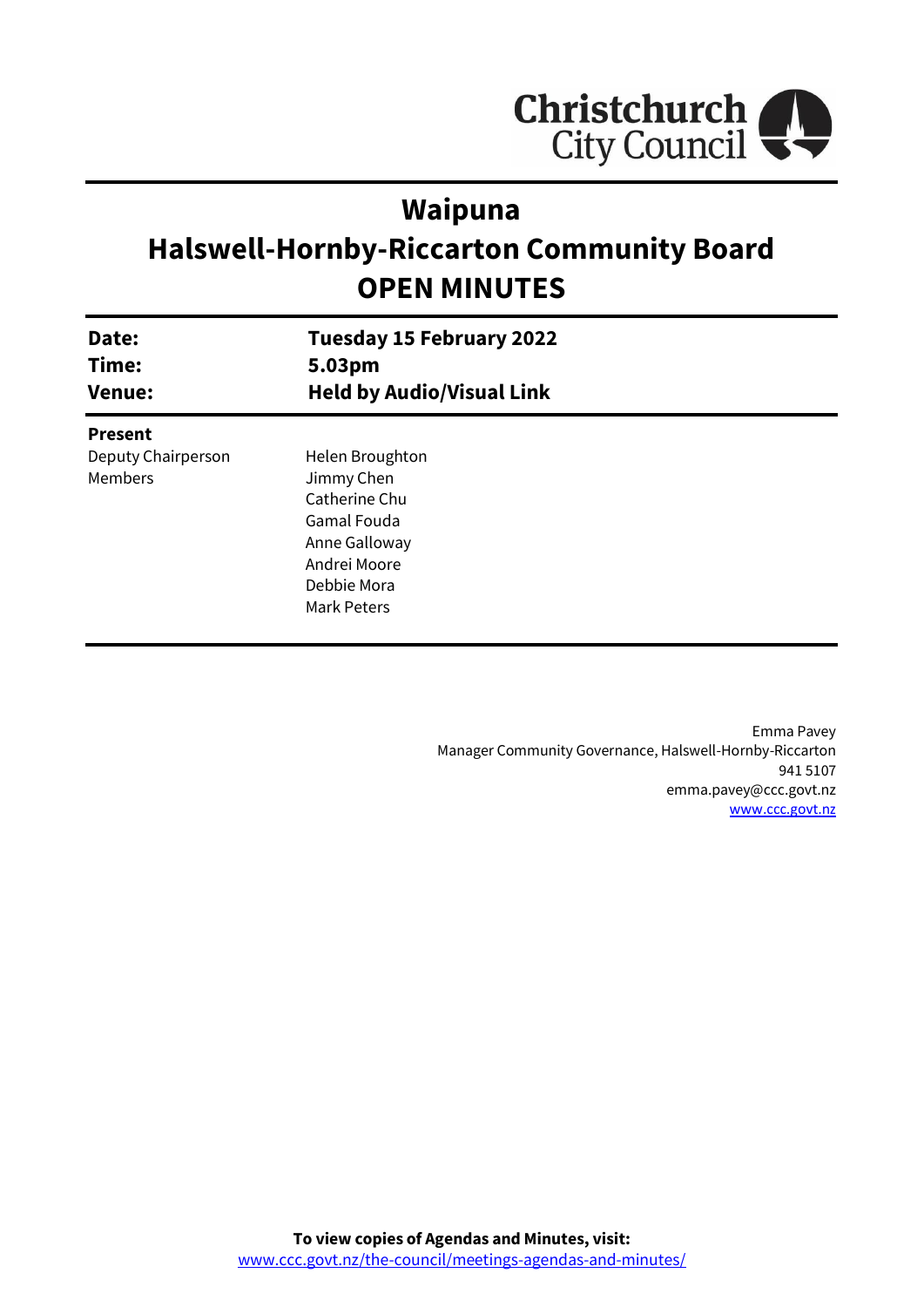

**Part A Matters Requiring a Council Decision**

**Part B Reports for Information**

### **Part C Decisions Under Delegation**

**Secretarial Note:** It is noted that this meeting was held via audio/visual link on the Zoom platform due to the country being under COVID-19 Protection Framework (the Traffic Alert System Red) on the date the meeting was scheduled. These minutes provide a written summary of the meeting proceedings.

#### **The Meeting Chairperson opened the meeting and notified members that the meeting was being publicly livestreamed on YouTube and that the recording would be kept online for future viewing.**

The meeting was advised that Item 11 – Waipuna Halswell-Hornby-Riccarton Community Board - Request for Leave of Absence had been withdrawn from the agenda.

The agenda was dealt with in the following order.

## **1. Apologies Ngā Whakapāha**

#### **Part C**

The Meeting Chairperson called for apologies. An apology was received from Debbie Mora for an early departure and from Mike Mora for absence. The Meeting Chairperson called for a mover and seconder to accept the apologies.

Mark Peters moved that the apologies be accepted. The motion was seconded by Jimmy Chen. Following invitation from the Meeting Chairperson there was no debate on the item, and the motion was put to the vote and was declared carried.

#### **Community Board Resolved HHRB/2022/00001**

That the apologies received from Debbie Mora for an early departure, and Mike Mora for absence, be accepted.

Mark Peters/Jimmy Chen **Carried**

# **3. Confirmation of Previous Minutes Te Whakaāe o te hui o mua**

#### **Part C**

The Meeting Chairperson asked members to confirm that the minutes of the previous Board meeting on 14 December 2021 were a true and correct record of the meeting. No issues or questions concerning the accuracy of the minutes were raised. The Meeting Chairperson called for a mover and seconder.

Mark Peters moved that the minutes be confirmed. The motion was seconded by Jimmy Chen. Following invitation from the Meeting Chairperson there was no debate on the item, and the motion was put to the vote and was declared carried.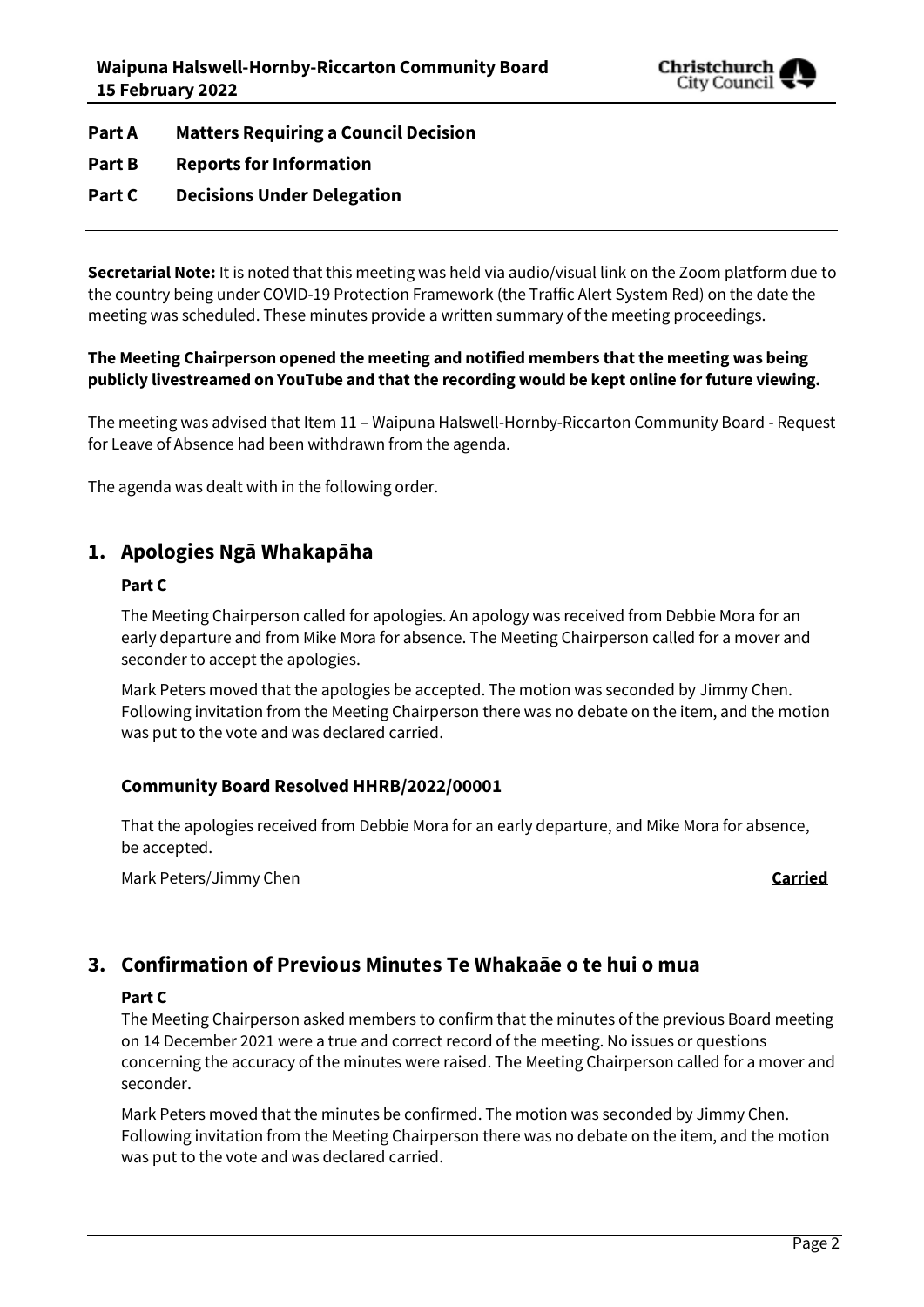

#### **Community Board Resolved HHRB/2022/00002**

That the minutes of the Waipuna Halswell-Hornby-Riccarton Community Board meeting held on Tuesday, 14 December 2021 be confirmed.

Mark Peters/Jimmy Chen **Carried**

# **2. Declarations of Interest Ngā Whakapuaki Aronga**

#### **Part B**

The Meeting Chairperson called for any declarations of interest. No declarations were recorded.

Gamal Fouda joined the meeting at 5.10pm.

# **4. Public Forum Te Huinga Whānui**

#### **Part B**

#### **4.1 Role of Connected in the community**

Atama Moore, Employment Liaison Advisor for west Christchurch Connected, addressed the Board regarding the services and support Connected provides to the community.

Mr Moore noted Connected is affiliated with the Ministry of Social Development and explained aspects of his role that provides support to anyone in the streams of employment, education and training.

Mr Moore covers Christchurch west and the Selwyn District, and is based at the Ministry of Social Development branch in Hornby. There are three other advisors based at Ministry of Social Development branches in Linwood, Rangiora and Papanui.

Connected supports those looking for looking for work, those already employed but who may be entitled to additional government subsidies etc. and employers regarding government support they may be entitled to, such as recruitment and retention of employees.

Mr Moore advised that currently, Canterbury has a low unemployment rate of 3.2% so Employment Liaison Advisors are focused on supporting employers' efforts for the recruitment and retention of employees.

Mr Moore advised that Employment Liaison Advisors work closely and in collaboration with local Councils to create and support employment initiatives.

In response to a question from a member, Mr Moore noted he would be interested in attending the monthly Hornby community workers luncheon meeting.

After questions from members, the Meeting Chairperson thanked Atama Moore for his presentation.

#### **4.2 Traffic safety concerns - Awatea Gardens, Wigram**

Sharee and Don Simms, local residents, addressed the Board regarding traffic safety concerns particularly vehicle speed in Awatea Gardens, Wigram.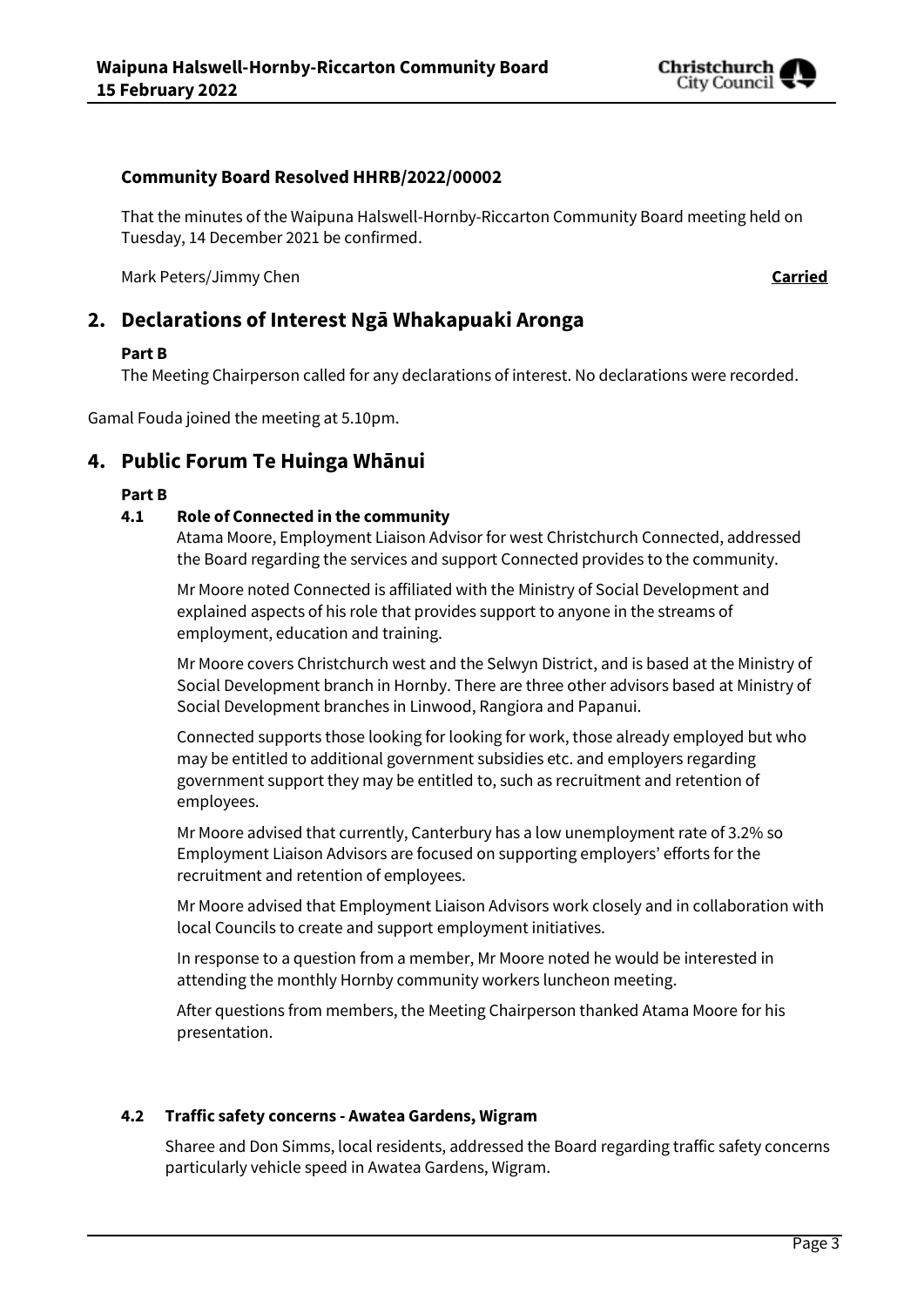#### **Waipuna Halswell-Hornby-Riccarton Community Board 15 February 2022**

Sharee and Don Simms indicated that they were speaking on behalf of a number of Awatea Gardens and Clematis Place residents. They advised they are concerned about the excessive speed of vehicles in the area which do not adhere to the 40 kilometres per hour speed limit. They noted there have been multiple near miss events and children and older residents in particular are concerned when crossing the road. There have also been incidents of pets being struck by vehicles.

Mr and Mrs Simms advised that they are seeking means to reduce speed in that area and consider installation of speed humps may be the best option. In particular there are concerns about the blind corner of Awatea Gardens and Clematis Place with residents hesitant about exiting driveways due to vehicle travelling too fast around the corner.

They requested that the Board support measures to slow traffic in Awatea Gardens, Wigram to avoid possible future injury or fatality.

In response to a question from a member they confirmed that they have previously voiced their concerns to Council traffic staff and have noted that devices for the collection of speed data have been installed.

When asked, Mr and Mrs Simms indicated that in their opinion, the reduced speed limit has not been effective in reducing the speed of traffic and they noted that following roading changes, Awatea Gardens appears to being used as a thoroughfare and has more traffic than previously.

In response to a question from a member, they advised they have contacted Police on a number of occasions but have not seen any enforcement taking place.

Mr and Mrs Simms provided a map of the area marked with the locations they suggested would be most suitable for the installation of speed humps.

In response to a question from a member regarding possible speed calming measures, they advised that they are open to other measures but consider that speed humps as indicated on the provided presentation map are likely to be most effective.

Following questions from members, the Meeting Chairperson thanked Sharee and Don Simms for their presentation.

The Board discussed the matters raised and agreed and asked to request that staff investigate them.

#### **Part B**

The Waipuna Halswell-Hornby-Riccarton Community Board:

1. Requests staff advice on traffic safety in Awatea Gardens, Wigram in including traffic speed any measures that can be implemented to improve safety, including speed humps.

#### **Attachments**

A Awatea Gardens, Wigram - Presentation ⇒

#### **4.3 Former Sockburn Service Centre site and Sockburn Park toddler pool**

Luke Chandler, local resident, addressed the Board regarding the former Sockburn Service Centre site and the Sockburn Park toddler pool.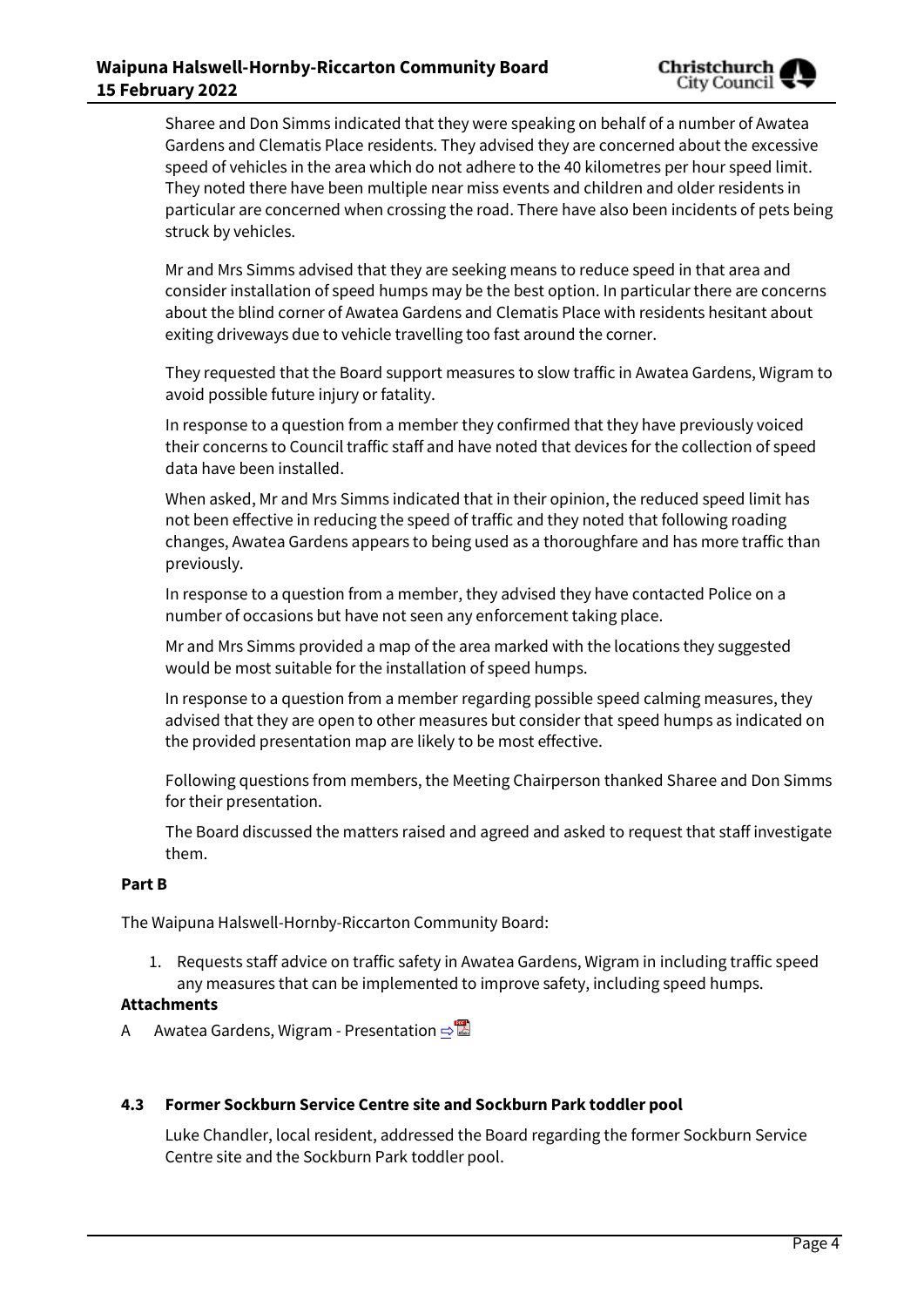Mr Chandler noted the removal of trees at the former Sockburn Service Centre site during late 2021 and questioned whether this was in conformity with the Council's Tree Policy.

Mr Chandler further noted removal of the toddler pool located in Sockburn Park has been planned since 2007 and he had been advised that it would be demolished by the end of 2018, however it is still onsite.

Mr Chandler suggested that the former Sockburn Service Centre site could be retained as a green space area rather being sold. He said it could form part of a green spine in Sockburn that is currently short of green space areas.

Members discussed the matters raised and agreed to seek advice on these.

The Meeting Chairperson thanked Luke Chandler for his presentation.

#### **Part B**

The Waipuna Halswell-Hornby-Riccarton Community Board:

- 1. Requests that staff provide advice on:
	- a. The removal of the trees from the former Sockburn Service Centre site and the application of the Council's Tree Policy in particular regarding the location of any replacement trees.
	- b. A timeline for the proposed removal of the toddler pool located in Sockburn Park.
	- c. The potential for retention of the site as a green space area.

### **5. Deputations by Appointment Ngā Huinga Whakaritenga**

#### **Part B**

There were no deputations by appointment.

### **6. Presentation of Petitions Ngā Pākikitanga**

#### **Part B**

There was no presentation of petitions.

#### **7. Correspondence**

The Meeting Chairperson noted that the correspondence from Megan Woods, Member of Parliament, indicated support for a safety improvement plan for the Gilberthorpes, and Waterloo Roads intersection to be signalised. The letter indicated Megan Woods' interest in presenting to the Board. Staff confirmed that meeting and briefing dates had been provided to the electorate office so that a suitable date could be arranged.

The Meeting Chairperson called for a mover and seconder for the officer's recommendation. Mark Peters moved the recommendation. The motion was seconded by Gamal Fouda.

Following invitation from the Meeting Chairperson there was no debate on the item, and the motion was put to the vote and was declared carried.

#### **Community Board Resolved HHRB/2022/00003 (Original Officer Recommendation accepted without change)**

#### **Part B**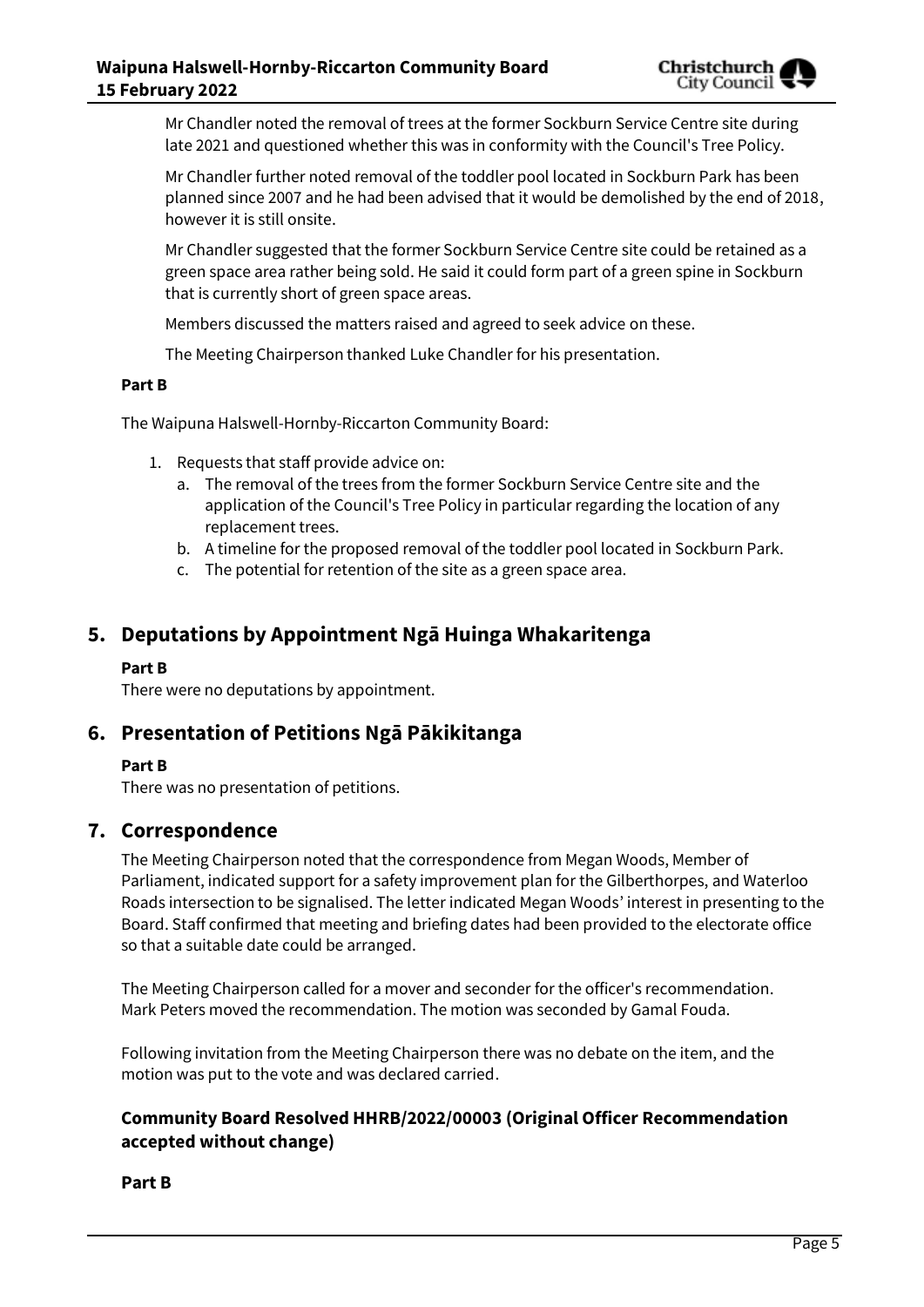That the Waipuna Halswell-Hornby-Riccarton Community Board:

Receives the information from Megan Woods, Member of Parliament for Wigram, in the  $1.$ Correspondence Report in relation to traffic safety, particularly at the Waterloo Road, Gilberthorpes Road and Parker Street intersection.

Mark Peters/Gamal Fouda **Carried**

# **9. 55R Depot Street - Dedication of Local Purpose (Road) Reserve as Road Depot**

#### **Board Consideration**

The Meeting Chairperson called for a mover and seconder. Mark Peters moved the officer's recommendation. The motion was seconded by Jimmy Chen.

Following invitation from the Meeting Chairperson there was no debate on the item, and the motion was put to the vote and was declared carried.

#### **Community Board Decided HHRB/2022/00004 (Original Officer Recommendations accepted without change)**

#### **Part A**

That the Waipuna Halswell-Hornby-Riccarton Community Board recommends to Council that it:

- $1.$ Resolves to dedicate the Local Purpose (Road) Reserve described as Lot 46 DP 538147 as road pursuant to Section 111 of the Reserves Act 1977.
- Authorises the Manager Property Consultancy to take all steps necessary to conclude  $2.$ the dedication of the land as road.

Mark Peters/Jimmy Chen **Carried**

# **12. Waipuna Halswell-Hornby-Riccarton Discretionary Response Fund 2021/22 - Halswell Scout Group**

#### **Board Consideration**

The Meeting Chairperson called for a mover and seconder. Debbie Mora moved the officer's recommendation. The motion was seconded by Andrei Moore.

Following invitation from the Meeting Chairperson there was no debate on the item, and the motion was put to the vote and was declared carried.

#### **Community Board Resolved HHRB/2022/00005 (Original Officer Recommendation accepted without change)**

#### **Part C**

That the Waipuna Halswell-Hornby-Riccarton Community Board: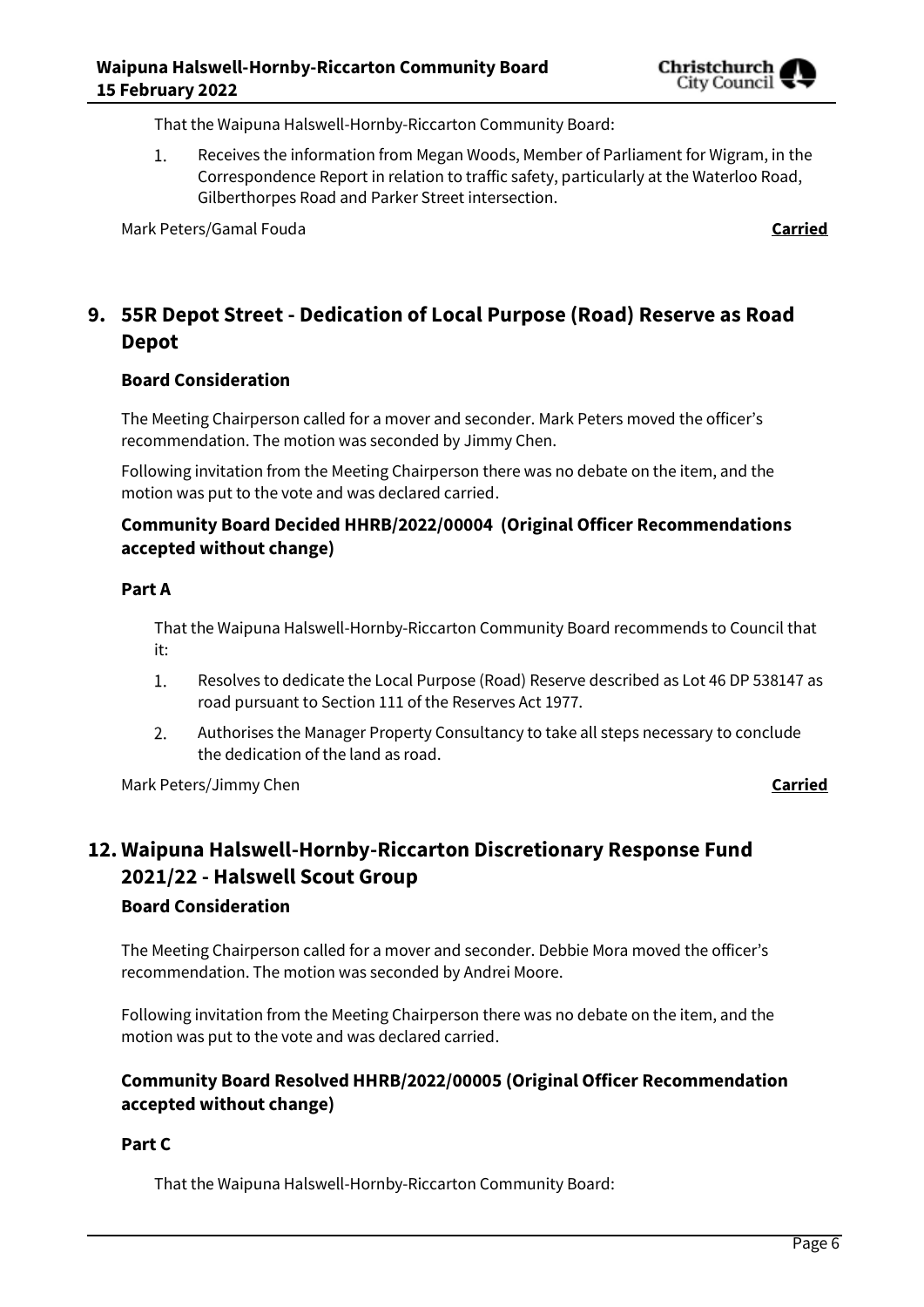

Approves a grant of \$10,000 from its 2021/22 Discretionary Response Fund to Halswell 1. Scout Group towards the replacement of the Scout Den Roof.

Debbie Mora/Andrei Moore **Carried**

# **8. Buchanans and Waterloo Roads - Additional Tree Removal for South Express Cycleway**

#### **Board Consideration**

The Project Manager was in attendance spoke to the report and clarified that the proposal was to remove four relatively small trees on Waterloo Road that were not included in the original consultation. Staff confirmed that subsequent consultation on the removal of these trees had not attracted any submissions. In addition it is proposed to remove five trees from Buchanans Road on the recommendation of the City Arborist to allow additional space for the root structure of other remaining more mature trees, and to provide a better alignment for future replacement tree planting.

In response to a question from a member, staff advised that as per the Council's current Tree Policy, the four trees removed from Waterloo Road will be replaced with eight trees and the five trees removed from Buchanans Road will be replaced with ten trees.

In response to a further question it was advised that funding for the replacement trees would come from the Government's "Shovel Ready" Project funding

The Meeting Chairperson called for a mover and seconder. Jimmy Chen moved the officer's recommendation. The motion was seconded by Gamal Fouda.

Following invitation from the Meeting Chairperson there was no debate on the item, and the motion was put to the vote and was declared carried.

#### **Community Board Resolved HHRB/2022/00006 (Original Officer Recommendations accepted without change)**

#### **Part C**

That the Waipuna Halswell-Hornby-Riccarton Community Board:

- 1. Approves the removal of the four trees along Waterloo Road shown in Attachment B to the officer's report on the meeting agenda.
- 2. Approves the removal of five trees along Buchanans Road as shown in Attachment B to the officer's report on the meeting agenda.

Jimmy Chen/Gamal Fouda **Carried**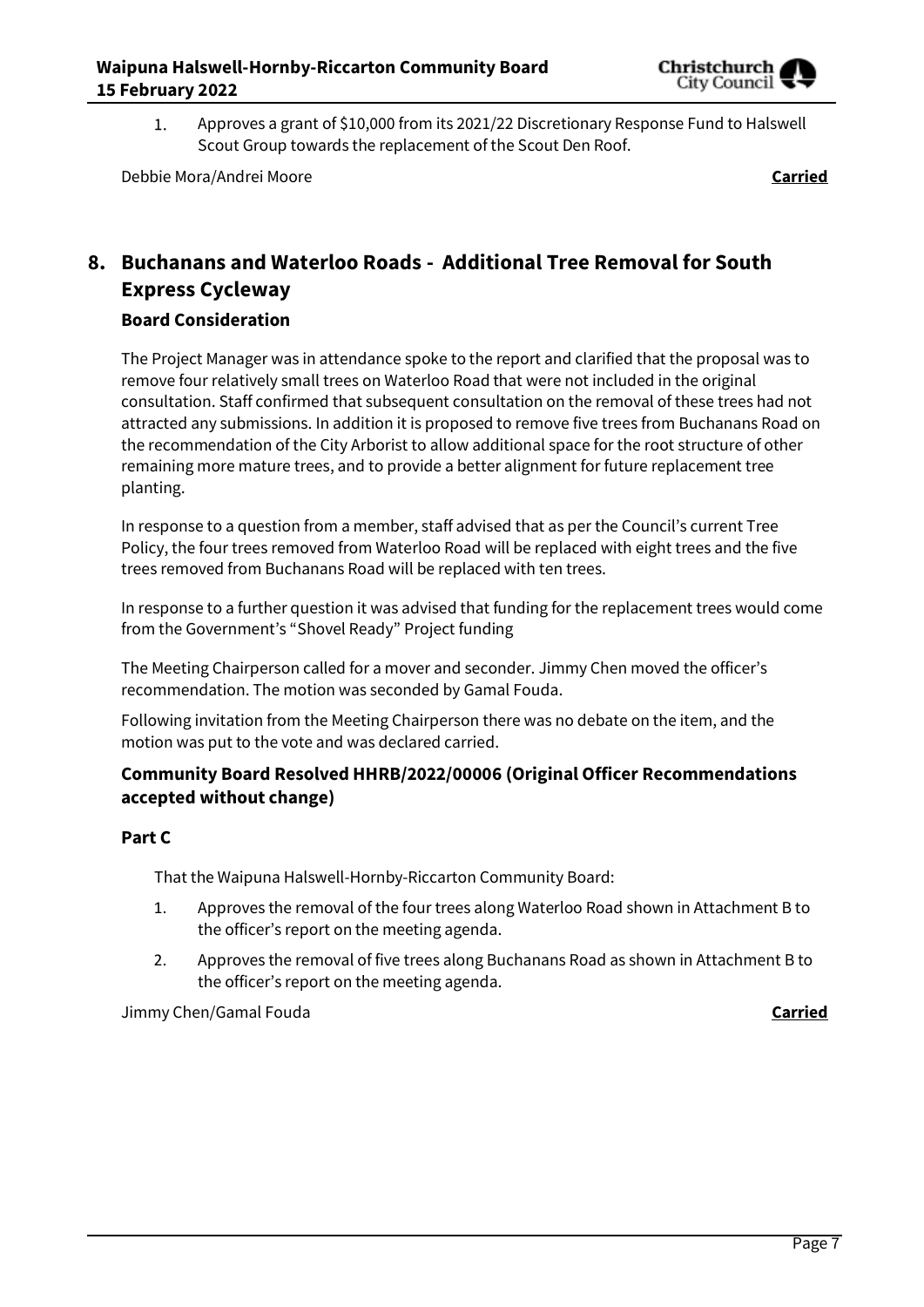

### **10. Richmond Avenue**

#### **Board Consideration**

It was clarified by that the report follows a Board briefing held on 7 September 2021 where options for possible safety improvements on Richmond Avenue and cost estimates were discussed. The options have been further investigated and more accurate costings provided in the report.

The Board discussed the importance of the involvement of community members at every stage of the consideration of possible safety improvement measures on Richmond Avenue.

The Meeting Chairperson moved the officer's recommendation that the report be received and called for a seconder. Anne Galloway seconded the officer's recommendation.

Following invitation from the Meeting Chairperson the motion to receive the report was put to the vote and was declared carried.

#### **Community Board Resolved HHRB/2022/00007 (Original Officer Recommendation accepted without change)**

#### **Part B**

That the Waipuna Halswell-Hornby-Riccarton Community Board:

1. Receives the information in the Richmond Avenue Report.

Helen Broughton/Anne Galloway **Carried**

Debbie Mora requested that her vote against the resolution be recorded.

# **Suspension of Standing Orders**

#### **Board Consideration**

The Meeting Chairperson suggested that Standing Orders 17.5 and 18.1 could be suspended to enable a freer and frank discussion of the Richmond Avenue report and moved a motion to that effect. The motion was seconded by Andrei Moore, and on being put to the vote was carried unanimously.

#### **Community Board Resolved HHRB/2022/00008**

That pursuant to Standing Order 3.5 Temporary Suspension of Standing Orders, the following Standing Orders be suspended to enable informal discussion regarding Agenda Item 10 on the agenda.

- 17.5 Members can only speak once.
- 18.1 General procedure for speaking and moving motions

Helen Broughton/Andrei Moore **Carried**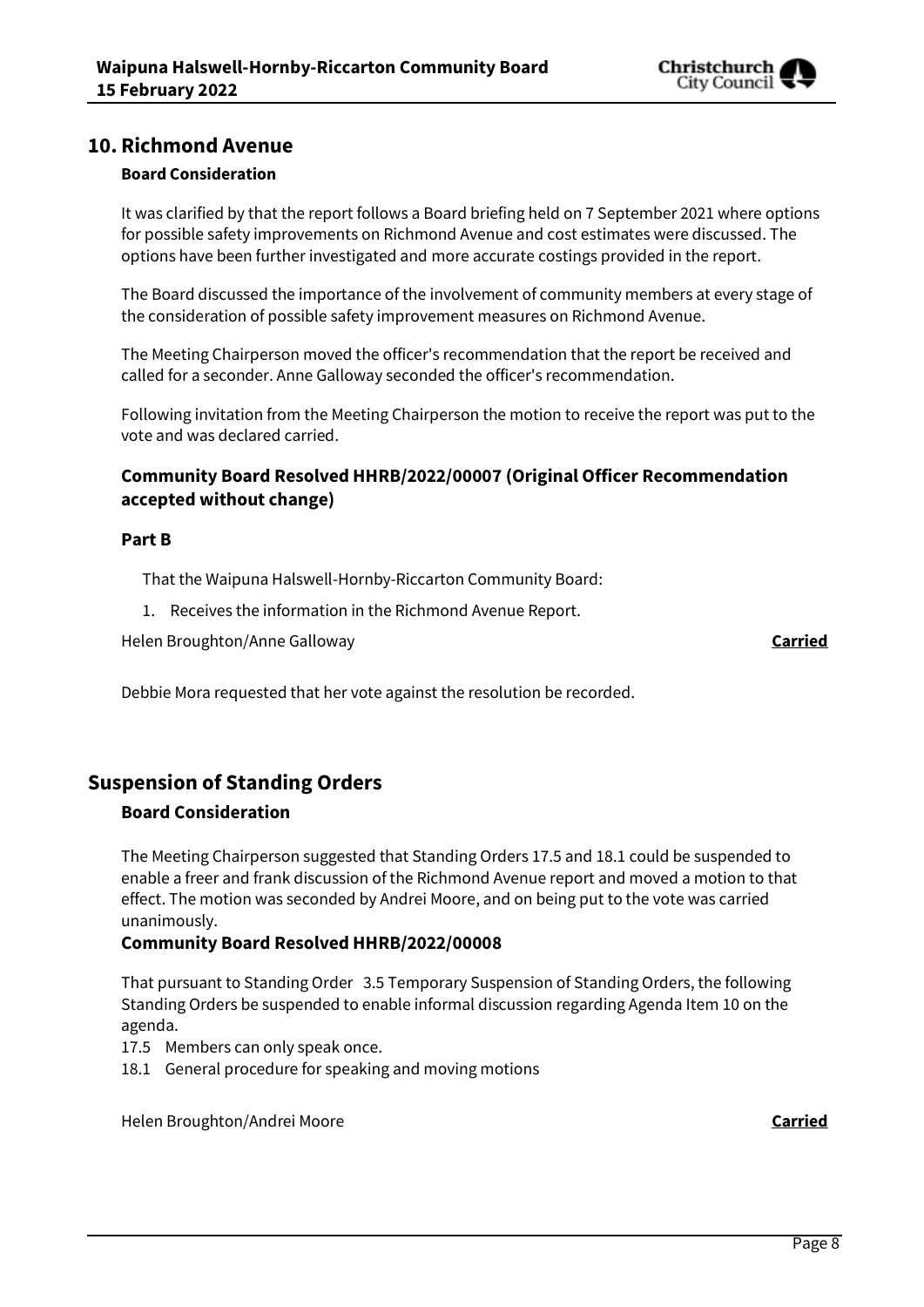

#### **Board Consideration**

The Traffic Engineer and Team leader, traffic operations were in attendance and spoke to the report and answered members' questions.

The meeting was reminded that the results of traffic surveys undertaken on Richmond Avenue showed the average speeds of vehicles on most areas of the road was close to the 40 kilometre per hour limit but that there were higher speeds nearer to the exit from the motorway. Staff advised that safety risks in this area comparative to the risks in other areas and the crash history for the area did not indicate that Richmond Avenue should be treated as high priority for safety improvements.

Members were advised that it is the opinion of staff that taking into account the safety risks for this area when compared to other areas in the city, expenditure in excess of \$10,000 for the installation of safety improvements in this area would not be appropriate.

The possible options for improvements and the reasons for the preferences outlined in the report were discussed.

Staff responded to members' questions about the options outlined in the report as well as other possible measures on Richmond Avenue. It was noted that the costs shown include the costs of temporary traffic management as well as the costs of material and labour.

There was a discussion on the possibility of planting across the wide berm on Richmond Avenue to enhance a residential feel to that stretch of road for vehicles exiting the motorway. It was suggested that this have been initially proposed by Waka Kotahi New Zealand Transport Agency. Members queried whether the possibility of a contribution by Waka Kotahi NewZealand Transport Agency to the cost of safety improvements had been or could be investigated. The view was expressed that a contribution may be appropriate as the need for traffic calming measures is due to the proximity of the motorway exit.

It was noted that as it stands, funding of any improvements would come from the Minor Safety Intervention Budget that covers city wide interventions. Staff reiterated that expenditure on any treatment measures must be appropriate and that in their assessment the need for these in this area is not as great as in other areas in the city.

Members discussed the options presented and their relative merits and clarified with staff that a combination of the options could be explored.

Following the discussion of the options outlined, support was indicated for requesting that staff design safety improvements on Richmond Avenue as described in Options 1, 2 and 3 in the report, so these can be consulted on and considered by the Board. It was also suggested that Waka Kotahi New Zealand Transport Agency be invited to meet with the Board to discuss safety improvements and possible cost sharing of these on Richmond Avenue.

Debbie Mora left the meeting at 6.30pm.

Anne Galloway left the meeting at 6.57pm.

Gamal Fouda left the meeting at 7.00pm.